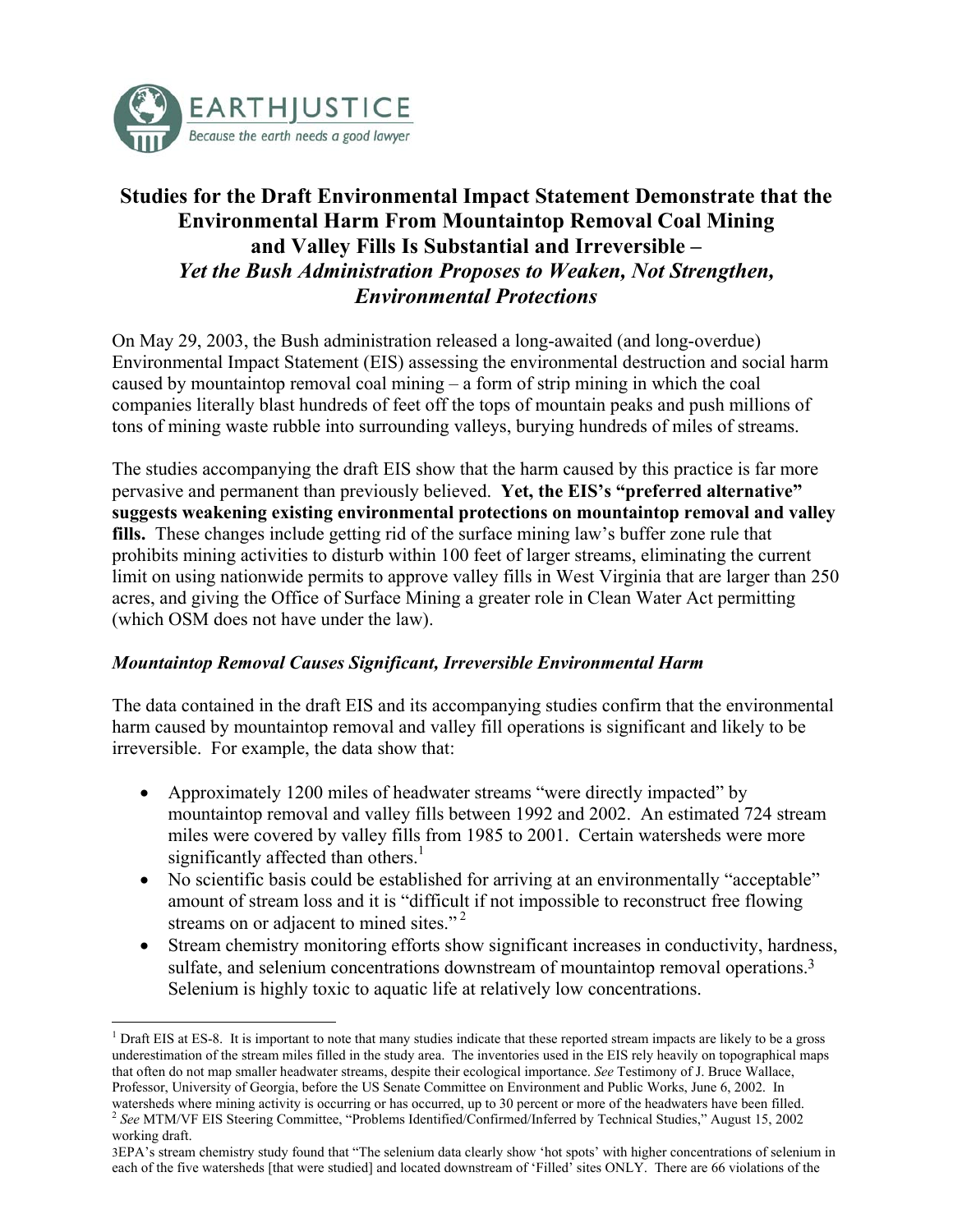- There is "no evidence that native hardwood forests . . . will eventually recolonize large mountaintop mine sites using current reclamation methods."[4](#page-1-0)
- Large-scale surface coal mining "will result in the conversion of large portions of one of the most heavily forested areas of the country, also considered one of the most biologically diverse, to grassland habitat."<sup>[5](#page-1-1)</sup>

EPA and other federal agencies prepared a January 2001 Preliminary Draft EIS and extensive technical studies, including an inventory of valley fills, and analyses of the impacts of valley fills on streams, wildlife, land use, and the economy.<sup>[6](#page-1-2)</sup> The studies that accompanied the 2001 Preliminary Draft EIS (released to the public in the spring of 2002) found that, left uncontrolled, mountaintop removal and valley fills could destroy an **additional 500 miles of streams and 350 square miles of land** that now contains free flowing streams, diverse and productive hardwood forests, and habitat for many species.<sup>[7](#page-1-3)</sup>

## *The Preliminary Draft EIS Analyzed Real Alternatives – The 2003 Draft EIS Does Not*

Unlike the DEIS released by the Bush administration, which does not even consider an alternative involving new limits on valley fills, the Preliminary Draft actually analyzed alternatives that would significantly limit the size of mountaintop removal valley fills. The Preliminary Draft evaluated four options, including "no action" (essentially relying on existing law pre-1998 to regulate mountaintop removal), a 0 to 75 acre limit (which would allow fills primarily in ephemeral streams only), a 75 to 250 acre limit (which would allow fills intermittent streams, too) a fourth alternative that examined a scenario with no acre cap but with other regulatory changes to reduce the effects of valley fills on the environment and communities.<sup>[8](#page-1-4)</sup>

The Preliminary Draft EIS more accurately reflected the cumulative impact study that analyzed the effects on aquatic and terrestrial resources and species of several different scenarios for future mountaintop removal mining, including 1) no limits on the size of valley fills, 2) a 250 acre limit, 3) a 150 acre limit, 4) a 75 acre limit and 5) a 35 acre limit on the size of fills.<sup>[9](#page-1-5)</sup> (These were also roughly the same scenarios considered in the economic study discussed below.)

Not surprisingly, the cumulative impact report found that the 35-acre limit would result in the fewest environmental impacts on streams, forested areas, and species -- although there would still be significant environmental damage, especially to small headwater streams.

The uncontrolled scenario would result in the greatest environmental impacts. Essentially, that is what the Bush administration's draft EIS proposes in its "preferred alternative," which would have no "bright line," hard and fast acreage limits on valley fills – not even on even on using general permits to permit valley fills, let alone a complete cap on valley fill size regardless of whether an individual or general permit is used. A complete limit on the size of valley fills is what the cumulative impacts study evaluated.

<span id="page-1-0"></span><sup>4</sup> MTM/VF EIS Steering Committee, "Problems Identified/Confirmed/Inferred by Technical Studies."<br><sup>5</sup> *Id.* 

stream water quality criteria identified and each is at a filled site. No other category of site had violations of selenium!" Email from Gary Bryant (EPA WV) to William Hoffman (EPA Region 3), March 27, 2002 (capitalization and exclamation point in original). For EPA's selenium fact sheet, go to www.epa.gov/ost/selenium/factsh.html. 4

<span id="page-1-1"></span>

<span id="page-1-2"></span><sup>&</sup>lt;sup>6</sup> EPA disclosed this PDEIS and most of the studies on which it was based in response to FOIA requests from Kentuckians For The Commonwealth and the Charleston Gazette. A copy of the executive summary of the PDEIS is available at

<span id="page-1-3"></span>[http://wvgazette.com/static/series/mining/reports/EIS/Executive%20Summary.pdf](http://wvgazette.com/static/series/mining/reports/EIS/Executive Summary.pdf) <sup>7</sup> *See* Gannett-Fleming, "Landscape Scale Cumulative Impact Study of Future Mountaintop Mining Operations," March 2002, pp. ii, iv.

<span id="page-1-4"></span><sup>&</sup>lt;sup>8</sup> Mountaintop Mining / Valley Fill EIS, Preliminary Draft, January 2001, ES-6.

<span id="page-1-5"></span><sup>9</sup> Gannett-Fleming, "Landscape Scale Cumulative Impact Study of Future Mountaintop Mining Operations."